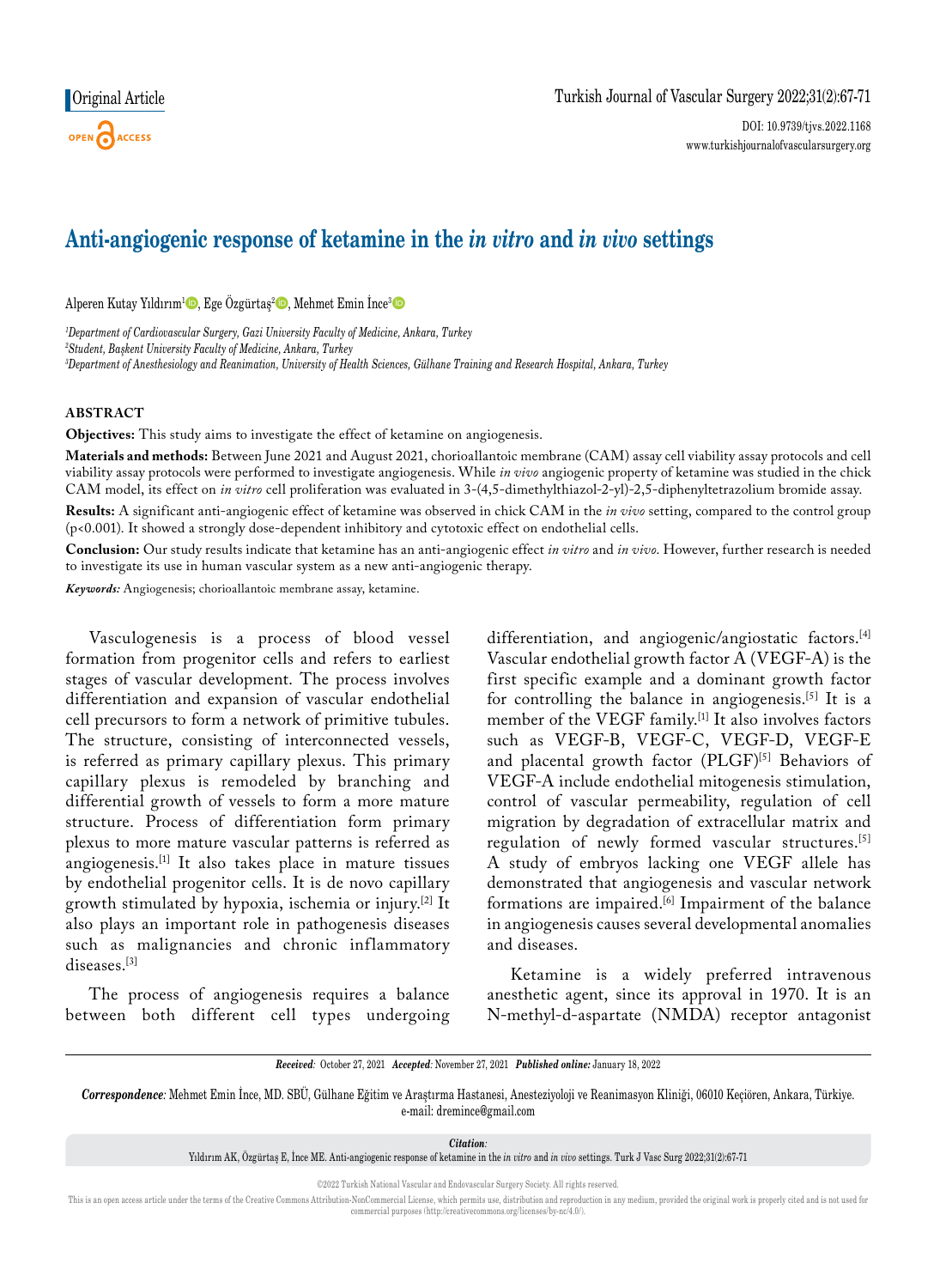that has dissociative anesthetic and analgesic effects.[7] Its effect of analgesia even in sub-narcotic doses makes it preferable in patients with opioid tolerance and opioid resistant pain.[8] It also induces vasorelaxation by reducing myofilament Ca<sup>2+</sup> sensitivity and intracellular  $Ca^{2+}$  concentration.<sup>[9]</sup> Recent studies have shown that ketamine has an influence on cell cycle. It can cause neurotoxicity by neuronal apoptosis and neural stem progenitor cell deaths.<sup>[10]</sup> Moreover, its regulatory effect on proliferation in several cancers are shown in several studies.<sup>[11-13]</sup> Although its regulatory effects on vascular resistance and proliferation in cancer cells are described in many studies, its role on angiogenesis is still unclear.

Although several studies have shown the inhibitory effects of ketamine on VEGF in abusers and vascular smooth muscle cell proliferation, [14,15] there is no study investigating the effect of ketamine on angiogenesis. In the present study, we aimed to investigate the effect of ketamine on angiogenesis.

## **Materials AND METHODS**

This study was performed in Vascular Biology Laboratory of Gulhane Education and Research Hospital Department of Medical Biochemistry between June 2021 and August 2021. Chorioallantoic membrane (CAM) assay and cell viability assay protocols were performed to investigate angiogenesis.

## **Ketamine solution**

Ketamine solutions were prepared in two different concentrations containing 1.25 and 2.5 mg of ketamine to be used in the experiments.

#### **Cell viability assay**

The 3-(4,5-dimethylthiazol-2-yl)-2,5-diphenyltetrazolium bromide (MTT) method was used to assess the cell viability. Human umbilical vein endothelial cells (HUVECs) which had  $4\times10^{-4}$  cells/well concentration were incubated in 96-well plates.

The cells were left overnight to develop a well formation. Some of these cells were, then, separately treated with 50 μL of solutions involving 2.5 mg and 1.25 mg ketamine for 24 h, while other parts were left as the control group. After 24-h desired interval was completed, 20 μL of MTT reagent solution (Biological Industries, Kibbutz Beit-Haemek, Israel) was added to each well. All plates were incubated at 37°C for 2 to 4 h in a carbon dioxide incubator. Following the incubation process, 100 μL of solubilization buffer added into each well and incubated at room temperature for 2 to 4 h. The results were expressed in percentage variation compared to controls. The cell viability was repeated in triplicate with three independent experiments.

#### **Chorioallantoic Membrane assay**

The CAM assay was used to evaluate angiogenesis *in vivo*. The same steps as indicated in our previously published article were followed for CAM assay.[16] Fertilized eggs obtained from Atak-S chickens produced in National Poultry Institution (Ankara, Turkey). Eggs kept at constant temperature (37°C) and humidity (85 to 90% of relative humidity) throughout experiment. On Day 6, between 12.00 to 14.00, each fertilized chicken eggs were fenestrated for access. While phosphate-buffered saline (PBS) applied to control group, 50 μL of ketamine solution prepared at a concentration of 2.5 mg was placed on the surface of each CAMs. Finally, all eggs were sealed until Day 8. The effect of ketamine on vascular areas of CAMs was photographed with a computerized stereomicroscope (model S6D; Leica Microsystems, Heerbrugg, Switzerland) and scores evaluated with the software Leica Application Suite V4 Automated Image Analysis (Leica Microsystems, Wetzlar, Germany).

#### **Statistical analysis**

Statistical analysis was performed using the MedCalc for Windows version 12.5 (MedCalc Software, Ostend, Belgium). Descriptive data were expressed in number and frequency. The chi-square test was used for the non-parametric tests. The Spearman correlation test was used to measure the statistical relationship between the continuous variables. A *p* value of <0.05 was considered statistically significant.



Figure 1. Cell proliferation of HUVECs under ketamine (1.25 and 2.5 mg) incubation (cell viability was indicated as percentage of control). HUVECs: Human umbilical vein endothelial cells; \* p<0.001; \*\* p<0.001.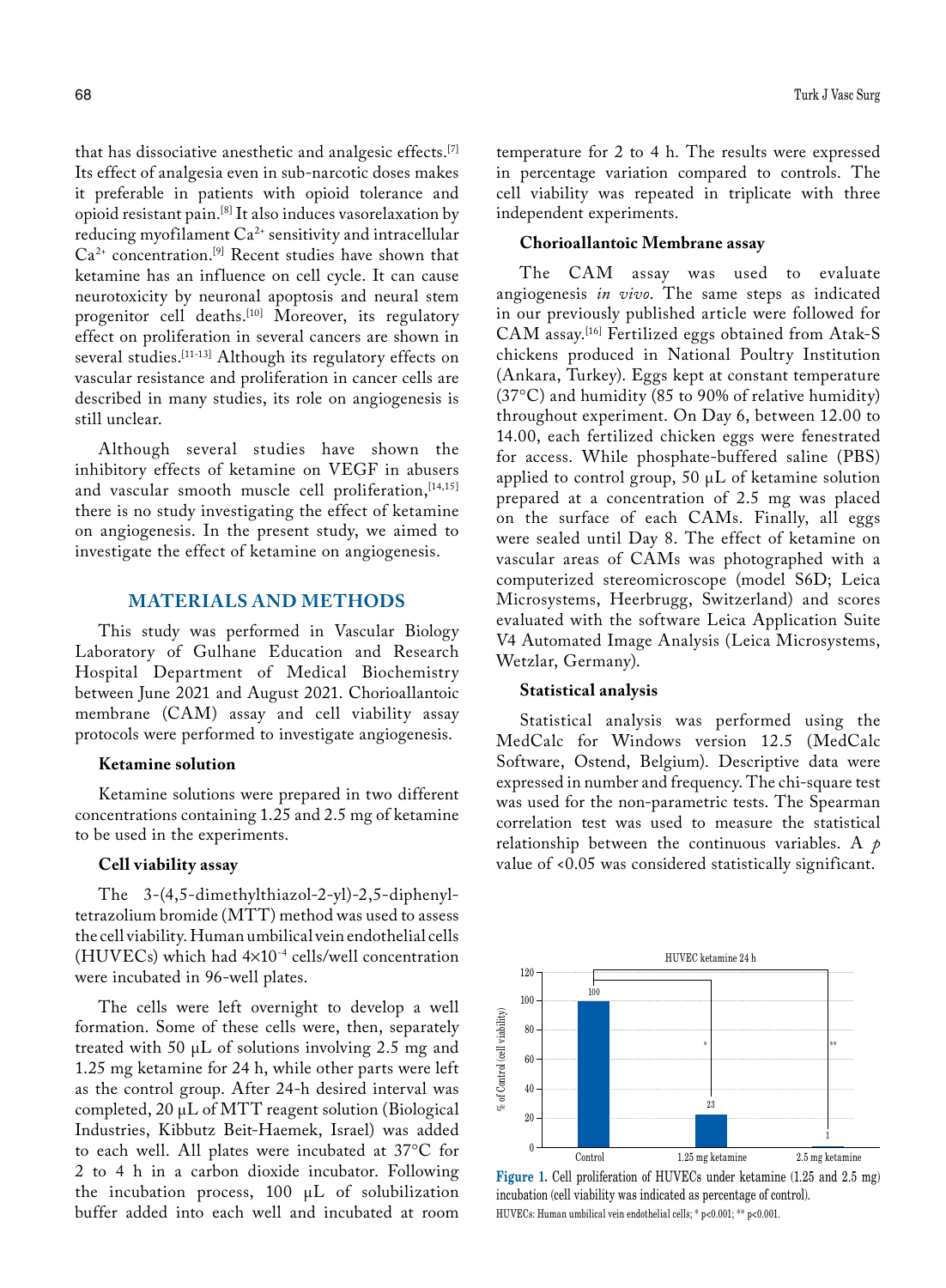

**Figure 2.** Effect of ketamine solution on CAM **(a)** before and **(b)** after 48 h. A significant fading and slimming are visible in figure **(b)**. CAM: Chorioallantoic membrane.

## **RESULTS**

## **Cell viability assay of ketamine**

The HUVECs were incubated with increasing doses of ketamine for 24 h, and cell viability was observed with the MTT assay. Ketamine-related cytotoxic effect was observed on HUVECs and significantly higher than the control wells (p<0.001). When the efficacy of increasing doses was evaluated with Spearman correlation test, it was observed that a very strong negative correlation ( $r=-1.000$ ,  $p<0.001$ ) and indicating the dose-dependent cytotoxic effect of ketamine on angiogenesis in the *in vivo* setting.

### **Ketamine inhibits angiogenesis on CAM**

To determine the effects of ketamine, we applied 2.5 mg of ketamine solution to CAMs on Day 6 and evaluated its effect on vessel growth angiogenesis on Day 8. There was a significant decrease in CAM vascularity in CAM vascular area on Day 8. The formation of vascular network in CAMs was scored. In the control group, physiological angiogenesis was observed (Score 0). However, there was a macroscopically reduction of vascular network, seen as slimming and fading in CAM areas of eggs treated with ketamine in Figure 2 (Score 0: none; Score 1: vascular formation impaired in some of the vessels; Score 2: vascular formation totally disrupted and include necrosis). Necrotic areas can be also clearly seen in some CAMs in Figure 3. A significant decrease on CAM vascularity was seen for 2.5 mg of ketamine solution (p<0.001). Macroscopic results are also shown in Table 1.



**Figure 3.** Effect of ketamine solution on CAM **(a)** before and **(b)** after 48 h. Necrotic areas are visible in figure. CAM: Chorioallantoic membrane.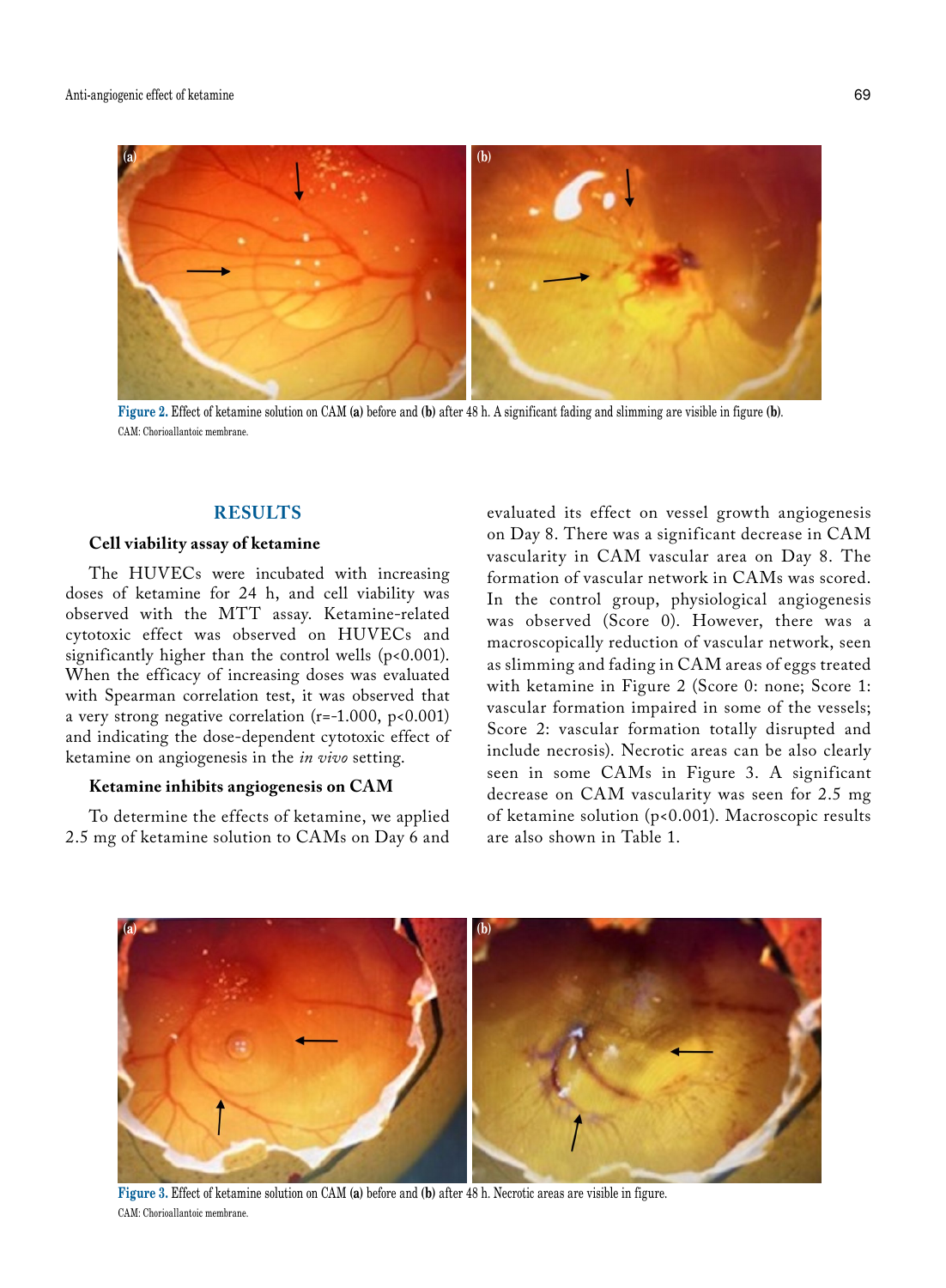| Table 1. Macroscopic evaluation of the effect of ketamine treatment on CAM |                       |      |         |    |         |      |       |     |         |
|----------------------------------------------------------------------------|-----------------------|------|---------|----|---------|------|-------|-----|---------|
|                                                                            | Efficacy              |      |         |    |         |      |       |     |         |
|                                                                            | Ineffective (Score 0) |      | Score 1 |    | Score 2 |      | Total |     |         |
| Groups                                                                     | n                     | $\%$ | n       | %  | n       | $\%$ | n     | %   |         |
| Control                                                                    | 10                    | 100  |         |    |         |      | 10    | 100 | < 0.001 |
| Ketamine 2.5 mg                                                            |                       |      |         | 30 |         | 70   | 10    | 100 |         |

CAM: Chick chorioallantoic membrane.

## **DISCUSSION**

The current study has shown that ketamine has both cytotoxic and anti-angiogenic effects, increasing in a dose-dependent manner. Angiogenesis is a requirement for tissue development and repair. It also has a role in neoplastic and chronic inflammatory diseases. Angiogenesis is controlled by a complex mechanism and a balance between angiogenic/angiostatic factors.[4] Impairment among these factors and existence of tumor-derived factors are responsible for tumor growth and development of a neovascular supply.

Ketamine is a non-competitive NMDA receptor antagonist that has been widely used in dissociative anesthesia and opioid resistant pain since 1970s.[7] As it has less effect on heart rate and respiratory system compared to other anesthetics, it is commonly preferred in intensive care units, operating rooms, and on battlefield where mechanical ventilation is not available. It is also used among cancer patients, due to its analgesic effect in sub-narcotic doses.<sup>[8]</sup> However, ketamine may induce a dose-dependent toxicity over neural system and neural stem progenitor cells.<sup>[8]</sup> Immune system components are also affected by ketamine. It interferes immune system by suppressing natural killer cell activity, inducing lymphocyte apoptosis, and reducing the production of pro-inflammatory cytokines.[17] Some reports also indicated that ketamine has regulatory and inhibitory effects on several cancers such as hepatocellular carcinoma, pancreatic cancer, and lung adenocarcinoma.  $[11-13]$  A study by Li et al.  $[18]$ indicated that ketamine induced ovarian cell cycle arrest and inhibited colony formation in ovarian cancer. In such studies, there is no recommendation for the use of ketamine as a treatment option in cancer treatment. Despite the wide variety of studies on the effects of ketamine, there are no studies showing its anti-angiogenic properties. In the future, by revealing different properties of ketamine, it may become an agent used effectively in cancer treatment.

Discovery of hallucinogenic effects of ketamine after 1970s has made it a recreational drug for abusers. It can provoke symptoms such as schizophrenia and cognitive impairments in both humans and animal models.[19,20] In a study, serum level of VEGF was investigated among ketamine abusers.<sup>[14]</sup> The VEGF is an important signaling protein in central nervous system functioning for long-term potentiation and neural protection. It is also a potent growth factor secreted from endothelial cells for regulation of vasculogenesis and angiogenesis. According to the study, VEGF serum levels were significantly lower in ketamine users compared to the control group. The effects of ketamine on vascular smooth muscle cells was investigated in another study.[15] According to the results, ketamine inhibited platelet-derived growth factor induced vascular smooth muscle cell proliferation in a concentration-dependent manner.

In 1995, Folkman<sup>[3]</sup> hypothesized an effective strategy of inhibiting angiogenesis to treat cancer, indicating the strong relation between tumor growth and angiogenesis. According to this strategy, preventing angiogenesis may be effective way to stop tumor growth. Ferrara and Kerbel<sup>[21]</sup> also reported a similar suggestion that inhibition of angiogenesis was a promising strategy for cancer treatment.

In the present study, *in vitro* and *in vivo* assays are used to evaluate angiogenesis. Cell proliferation assay showed that ketamine had a cytotoxic and antiangiogenic effect of HUVECs. This result provides evidence of anti-angiogenic effect of ketamine in the *in vitro* setting. In CAM assay, similar to *in vitro* results, ketamine inhibited and reduced the vascular network formation, thus causing an anti-angiogenic effect *in vivo*. A significant fading and slimming can be seen in Figure 2, indicating the inhibition of vessel formation. Necrotic areas are also observed in some CAMs (Figure 3). Both necrosis and inhibition of vessel formation indicates the anti-angiogenic effect of ketamine. Although our study did not involve the investigation of growth